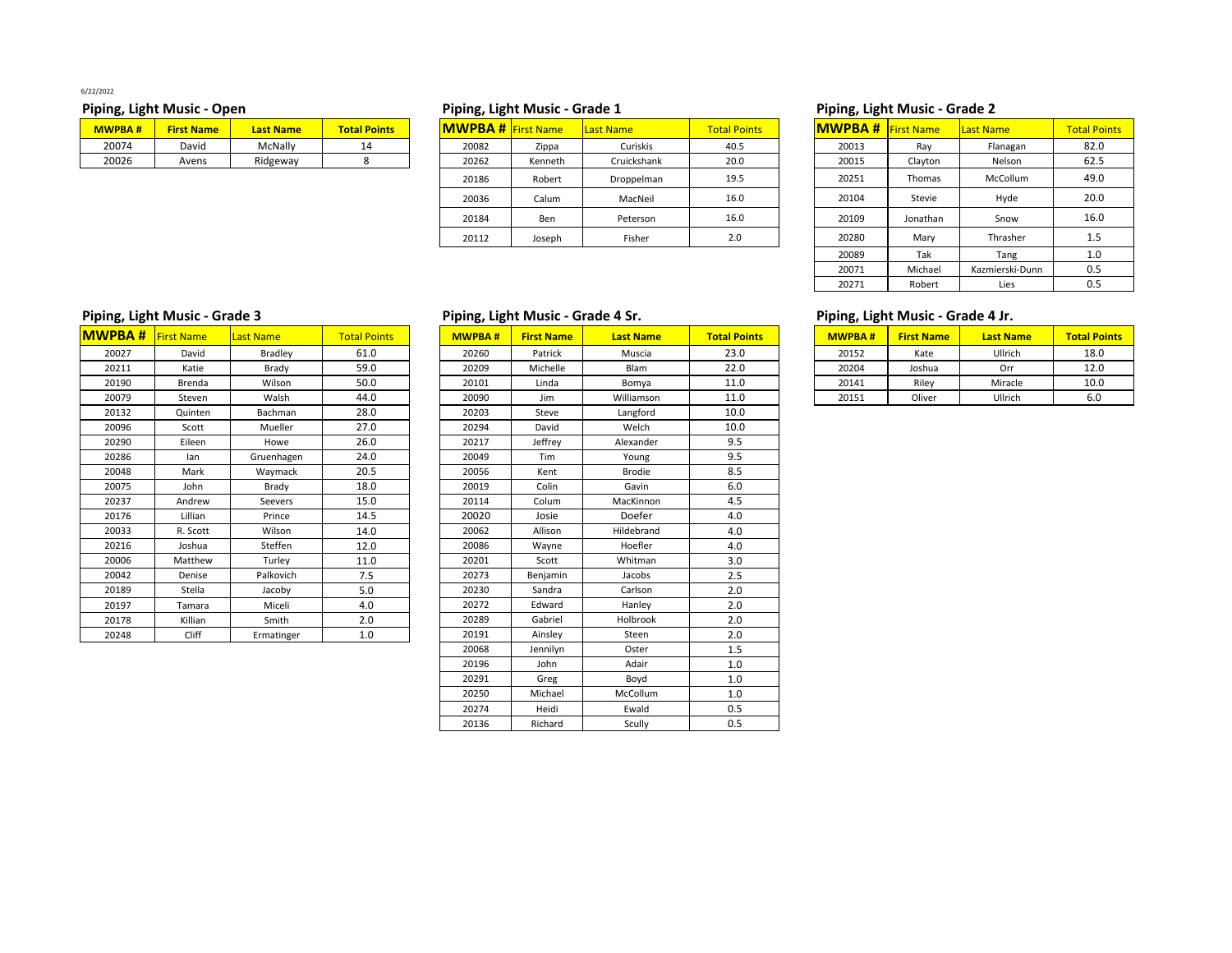# **Piping, Light Music ‐ Grade 5 Sr. Piping, Light Music ‐ Grade 5 Jr.**

| <b>MWPBA#</b> | <b>First Name</b> | <b>Last Name</b> | <b>Total Points</b> |
|---------------|-------------------|------------------|---------------------|
| 20258         | Nolan             | Schoenle         | 10.0                |
| 20303         | Erik              | Kamp             | 10.0                |
| 20131         | Ryan              | 5.0              |                     |
| 20193         | Emily             | Halford          | 4.0                 |
| 20293         | David             | Dwyer            | 4.0                 |
| 20268         | Jonathan          | Munson           | 0.5                 |

| WPBA# | <b>First Name</b> | <b>Last Name</b> | <b>Total Points</b> | <b>MWPBA#</b> | <b>First Name</b> | <b>Last Name</b> | <b>Total Points</b> |
|-------|-------------------|------------------|---------------------|---------------|-------------------|------------------|---------------------|
| 20258 | Nolan             | Schoenle         | 10.0                | 20316         | Amelia            | McFalls          | 4.0                 |
| 20303 | Erik              | Kamp             | 10.0                | 20264         | Nathaniel         | Espinoza         | 3.0                 |
| 20131 | Rvan              | Galante          | 5.0                 | 20100         | Imogen            | Schmitz          | 3.0                 |
| 20193 | Emilv             | Halford          | 4.0                 | 20266         | Adam              | Swenson          | 1.0                 |

| - - - - -     |                   |                  |                     |  |  |  |  |  |  |  |
|---------------|-------------------|------------------|---------------------|--|--|--|--|--|--|--|
| <b>MWPBA#</b> | <b>First Name</b> | <b>Last Name</b> | <b>Total Points</b> |  |  |  |  |  |  |  |
| 20074         | David             | McNally          |                     |  |  |  |  |  |  |  |

| ----------<br>- - - - - |                   |                  |                     |  | - - - - - - - - - - - - - - - |                   |                  |                     | .             |                   |                  |                     |  |
|-------------------------|-------------------|------------------|---------------------|--|-------------------------------|-------------------|------------------|---------------------|---------------|-------------------|------------------|---------------------|--|
| <b>WPBA#</b>            | <b>First Name</b> | <b>Last Name</b> | <b>Total Points</b> |  | <b>MWPBA#</b>                 | <b>First Name</b> | <b>Last Name</b> | <b>Total Points</b> | <b>MWPBA#</b> | <b>First Name</b> | <b>Last Name</b> | <b>Total Points</b> |  |
| 20074                   | David             | McNally          |                     |  | 20082                         | Zippa             | Curiskis         |                     | 20013         | Ray               | Flanagan         | ᅩ                   |  |
|                         |                   |                  |                     |  | 20186                         | Robert            | Droppelman       | 16                  | 20015         | Clayton           | Nelson           |                     |  |
|                         |                   |                  |                     |  | 20109                         | Jonathan          | Snow             |                     | 20033         | R. Scott          | Wilson           |                     |  |
|                         |                   |                  |                     |  | 20036                         | Calum             | MacNeil          |                     | 20104         | Stevie            | Hyde             |                     |  |
|                         |                   |                  |                     |  | 20112                         | Joseph            | Fisher           |                     | 20251         | Thomas            | McCollum         |                     |  |
|                         |                   |                  |                     |  | 20089                         | Tak               | Tang             |                     |               |                   |                  |                     |  |

### **Piobaireachd ‐ Open Piobaireachd ‐ Grade 1 Piobaireachd ‐ Grade 2**

| .             |                   |                  |                     |  |  |  |  |  |  |  |  |
|---------------|-------------------|------------------|---------------------|--|--|--|--|--|--|--|--|
| <b>MWPBA#</b> | <b>First Name</b> | <b>Last Name</b> | <b>Total Points</b> |  |  |  |  |  |  |  |  |
| 20013         | Ray               | Flanagan         | 22                  |  |  |  |  |  |  |  |  |
| 20015         | Clayton           | Nelson           |                     |  |  |  |  |  |  |  |  |
| 20033         | R. Scott          | Wilson           |                     |  |  |  |  |  |  |  |  |
| 20104         | Stevie            | Hyde             |                     |  |  |  |  |  |  |  |  |
| 20251         | Thomas            | McCollum         |                     |  |  |  |  |  |  |  |  |

# **Piobaireachd ‐ Grade 3**

| <b>MWPBA#</b> | <b>First Name</b> | <b>Last Name</b> | <b>Total Points</b> |
|---------------|-------------------|------------------|---------------------|
| 20190         | Brenda            | Wilson           | 28                  |
| 20027         | David             | <b>Bradley</b>   | 17                  |
| 20132         | Quinten           | Bachman          | 12                  |
| 20286         | lan               | Gruenhagen       | 12                  |
| 20096         | Scott             | Mueller          | 12                  |
| 20075         | John              | Brady            | 10                  |
| 20079         | Steven            | Walsh            | 8                   |
| 20294         | David             | Welch            | 8                   |
| 20216         | Joshua            | Steffen          | 6                   |
| 20211         | Katie             | Brady            | 5                   |
| 20290         | Eileen            | Howe             | 4                   |
| 20197         | Tamara            | Miceli           | 4                   |
| 20048         | Mark              | Waymack          | 4                   |
| 20237         | Andrew            | Seevers          | 3                   |
| 20037         | Scout             | Adams            | $\overline{2}$      |

## **Piobaireachd ‐ Grade 4**

| WPBA# | <b>First Name</b> | <b>Last Name</b> | <b>Total Points</b> |
|-------|-------------------|------------------|---------------------|
| 20190 | Brenda            | Wilson           | 28                  |
| 20027 | David             | Bradley          | 17                  |
| 20132 | Quinten           | Bachman          | 12                  |
| 20286 | lan               | Gruenhagen       | 12                  |
| 20096 | Scott             | Mueller          | 12                  |
| 20075 | John              | Brady            | 10                  |
| 20079 | Steven            | Walsh            | 8                   |
| 20294 | David             | Welch            | 8                   |
| 20216 | Joshua            | Steffen          | 6                   |
| 20211 | Katie             | Brady            | 5                   |
| 20290 | Eileen            | Howe             | 4                   |
|       |                   |                  |                     |